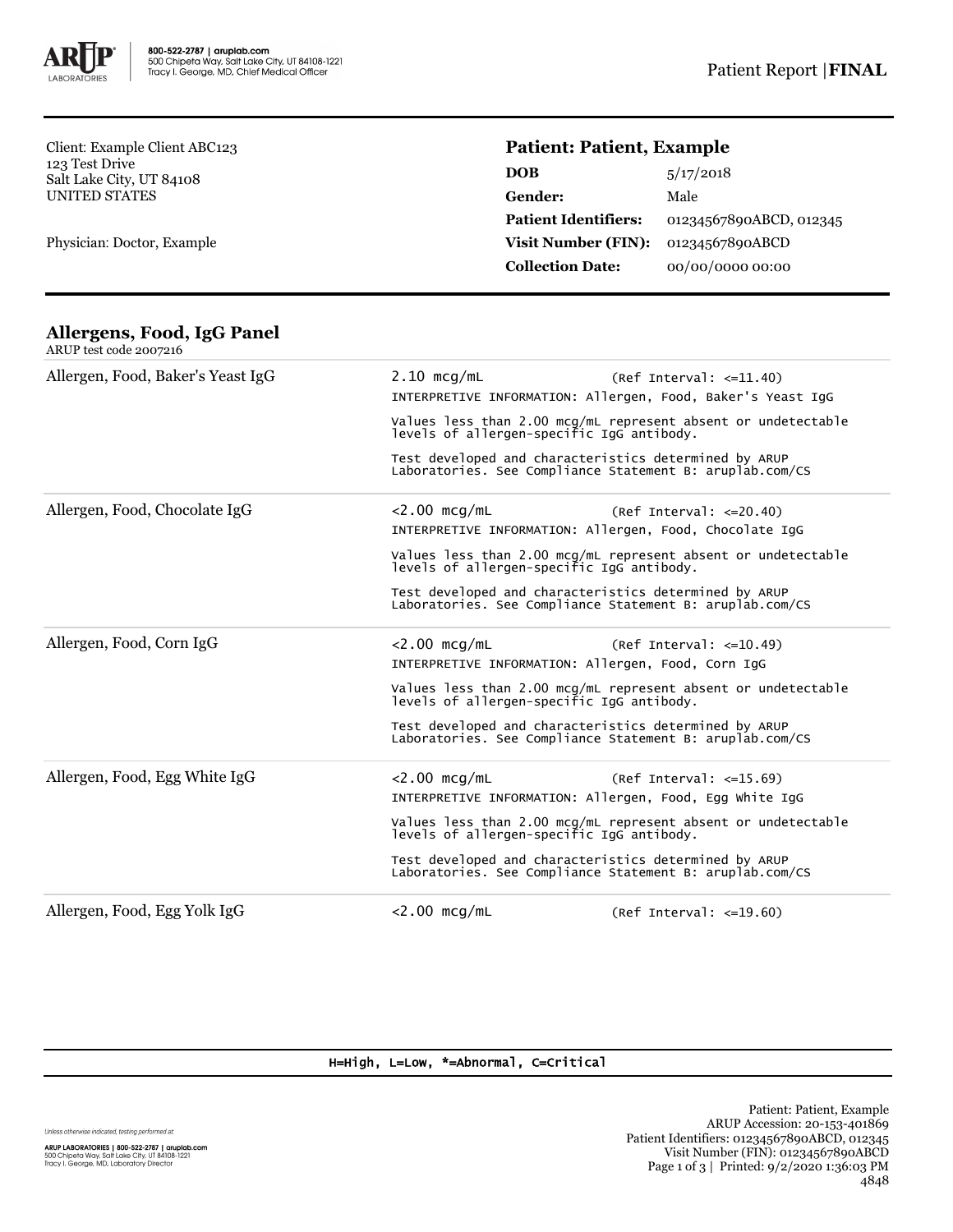A

ORATORIES

| Allergen, Food, Wheat IgG   | $5.51 \text{ mcq/mL}$<br>$(Ref Interval: < =60.19)$                                                               |  |  |
|-----------------------------|-------------------------------------------------------------------------------------------------------------------|--|--|
|                             | Test developed and characteristics determined by ARUP<br>Laboratories. See Compliance Statement B: aruplab.com/CS |  |  |
|                             | Values less than 2.00 mcg/mL represent absent or undetectable<br>levels of allergen-specific IgG antibody.        |  |  |
|                             | INTERPRETIVE INFORMATION: Allergen, Food, Soybean IgG                                                             |  |  |
| Allergen, Food, Soybean IgG | $<$ 2.00 mcg/mL<br>$(Ref Interval: < = 5.29)$                                                                     |  |  |
|                             | Test developed and characteristics determined by ARUP<br>Laboratories. See Compliance Statement B: aruplab.com/CS |  |  |
|                             | Values less than 2.00 mcg/mL represent absent or undetectable<br>levels of allergen-specific IgG antibody.        |  |  |
|                             | INTERPRETIVE INFORMATION: Allergen, Food, Rice IgG                                                                |  |  |
| Allergen, Food, Rice IgG    | $<$ 2.00 mcg/mL<br>$(Ref Interval: <=16.70)$                                                                      |  |  |
|                             | Test developed and characteristics determined by ARUP<br>Laboratories. See Compliance Statement B: aruplab.com/CS |  |  |
|                             | Values less than 2.00 mcg/mL represent absent or undetectable<br>levels of allergen-specific IgG antibody.        |  |  |
|                             | INTERPRETIVE INFORMATION: Allergen, Food, Peanut IgG                                                              |  |  |
| Allergen, Food, Peanut IgG  | $<$ 2.00 mcg/mL<br>$(Ref Interval: <=6.79)$                                                                       |  |  |
|                             | Test developed and characteristics determined by ARUP<br>Laboratories. See Compliance Statement B: aruplab.com/CS |  |  |
|                             | Values less than 2.00 mcg/mL represent absent or undetectable<br>levels of allergen-specific IgG antibody.        |  |  |
|                             | INTERPRETIVE INFORMATION: Allergen, Food, Oat IgG                                                                 |  |  |
| Allergen, Food, Oat IgG     | $2.37 \text{ mcg/mL}$<br>$(Ref Interval: <=13.29)$                                                                |  |  |
|                             | Test developed and characteristics determined by ARUP<br>Laboratories. See Compliance Statement B: aruplab.com/CS |  |  |
|                             | Values less than 2.00 mcg/mL represent absent or undetectable<br>levels of allergen-specific IgG antibody.        |  |  |
| Allergen, Food, Gluten IgG  | $4.31 \text{ mcg/mL}$<br>$(Ref Interval: <=47.40)$<br>INTERPRETIVE INFORMATION: Allergen, Food, Gluten IgG        |  |  |
|                             |                                                                                                                   |  |  |
|                             | Test developed and characteristics determined by ARUP<br>Laboratories. See Compliance Statement B: aruplab.com/CS |  |  |
|                             | Values less than 2.00 mcg/mL represent absent or undetectable<br>levels of allergen-specific IgG antibody.        |  |  |

INTERPRETIVE INFORMATION: Allergen, Food, Egg Yolk IgG

## H=High, L=Low, \*=Abnormal, C=Critical

Unless otherwise indicated, testing performed at:

**ARUP LABORATORIES | 800-522-2787 | aruplab.com**<br>500 Chipeta Way, Salt Lake City, UT 84108-1221<br>Tracy I. George, MD, Laboratory Director

Patient: Patient, Example ARUP Accession: 20-153-401869 Patient Identifiers: 01234567890ABCD, 012345 Visit Number (FIN): 01234567890ABCD Page 2 of 3 | Printed: 9/2/2020 1:36:03 PM 4848